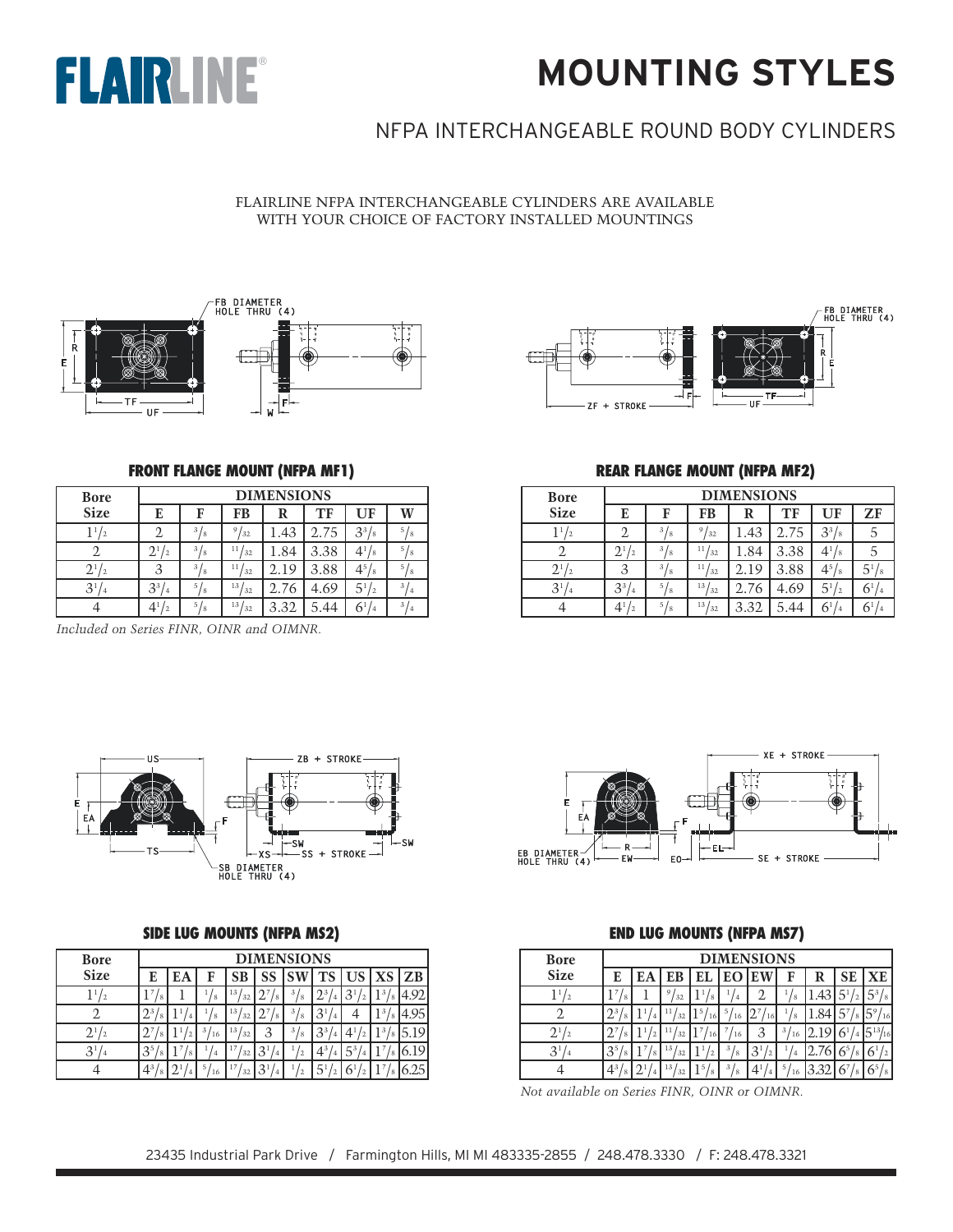



## NFPA INTERCHANGEABLE ROUND BODY CYLINDERS

FLAIRLINE NFPA INTERCHANGEABLE CYLINDERS ARE AVAILABLE WITH YOUR CHOICE OF FACTORY INSTALLED MOUNTINGS



#### **CLEVIS MOUNT (NFPA MP1)**

| <b>Bore</b>    |         | <b>DIMENSIONS</b> |        |  |                     |    |   |    |  |  |  |
|----------------|---------|-------------------|--------|--|---------------------|----|---|----|--|--|--|
| <b>Size</b>    | CВ      | CD                | W      |  | LR                  | M  |   | XС |  |  |  |
|                | 31      |                   | 2      |  | 9<br>16             | 16 |   |    |  |  |  |
|                | 3<br>4  |                   |        |  | 3<br>$\overline{4}$ | 16 |   |    |  |  |  |
|                | 3<br>۰4 |                   |        |  | $\overline{4}$      | 16 |   |    |  |  |  |
| 3 <sup>1</sup> |         | 3<br>4            | 5<br>8 |  |                     | 5  | 3 |    |  |  |  |



#### **HEAD TRUNNION MOUNT (NFPA MT1)**

| <b>Bore</b>    |              | <b>DIMENSIONS</b> |         |                                   |               |                            |  |  |  |  |  |  |
|----------------|--------------|-------------------|---------|-----------------------------------|---------------|----------------------------|--|--|--|--|--|--|
| <b>Size</b>    | E            | LB                | $REF-1$ | UT                                | $WF-1$        | XG                         |  |  |  |  |  |  |
|                | $2^{1/2}$    | $3^{5}/_8$        | 2.96    | $4^{1/2}$                         | 1.08          | 13 <sub>1</sub>            |  |  |  |  |  |  |
| $2^{1/2}$      |              | $3^3/$<br>14      | 3.08    |                                   | 1.08          | 13                         |  |  |  |  |  |  |
| 3 <sup>1</sup> | $3^{3}/_{4}$ | $4^{1}/_{4}$      | 3.41    | $5^{3}/_{4}$                      | 1.41          | $2^{1}$                    |  |  |  |  |  |  |
|                | 41           | 41<br>14          | 3.41    | 6 <sup>1</sup><br>$\overline{12}$ | $\mathcal{A}$ | $2^{\scriptscriptstyle 1}$ |  |  |  |  |  |  |

*Not available on Series FINR, OINR or OIMNR.*

*If cushions are required on cylinders with MT1 or MT2 mounts, the cushion adjustments are located in position 3. See page Aplication Information for accessories, special options, and ordering information.*



#### **PIVOT MOUNT (NFPA MP4)**

| <b>Bore</b> |                      | <b>DIMENSIONS</b>   |    |                       |      |      |    |  |  |  |  |  |  |  |  |  |  |  |  |
|-------------|----------------------|---------------------|----|-----------------------|------|------|----|--|--|--|--|--|--|--|--|--|--|--|--|
| <b>Size</b> | $\mathbf C\mathbf D$ | EW                  | FL |                       | M    | MR   | XС |  |  |  |  |  |  |  |  |  |  |  |  |
|             |                      | 3<br>$^{\prime}$ 4  |    | 15 <sub>1</sub><br>16 | 16   |      |    |  |  |  |  |  |  |  |  |  |  |  |  |
|             |                      | 3<br>$\overline{4}$ |    | 15<br><sup>16</sup>   | 16   | ' 2. |    |  |  |  |  |  |  |  |  |  |  |  |  |
|             |                      | 3<br>' 4            |    | 15<br>16              | / 16 |      |    |  |  |  |  |  |  |  |  |  |  |  |  |
| O           | 3                    |                     |    |                       | 5    | 3    |    |  |  |  |  |  |  |  |  |  |  |  |  |

*Pivot pin included. See Aplication Information for optional pivot pin.*



#### **CAP TRUNNION MOUNT (NFPA MT2)**

| <b>Bore</b>          |              | <b>DIMENSIONS</b> |              |              |        |                |  |  |  |  |
|----------------------|--------------|-------------------|--------------|--------------|--------|----------------|--|--|--|--|
| <b>Size</b>          | E            | LB                | <b>REF-2</b> | UT           | $WF-2$ | XI             |  |  |  |  |
|                      | $2^{1/2}$    | $3^{5}/\!$        | .66          | $4^{1/2}$    | .16    | $4^{1}/_8$     |  |  |  |  |
| 2 <sup>1</sup><br>19 |              | $3^{3}/_{4}$      | .66          | C            | 1.16   | 4 <sup>1</sup> |  |  |  |  |
| $3^{1/4}$            | $3^{3}/_{4}$ | $4^{1}/_{4}$      | .91          | $5^{3}/_{4}$ | 1.66   | 5              |  |  |  |  |
|                      | $4^{1/2}$    | $4^{1}/_{4}$      | .91          | $6^{1/2}$    | .66    | 5              |  |  |  |  |